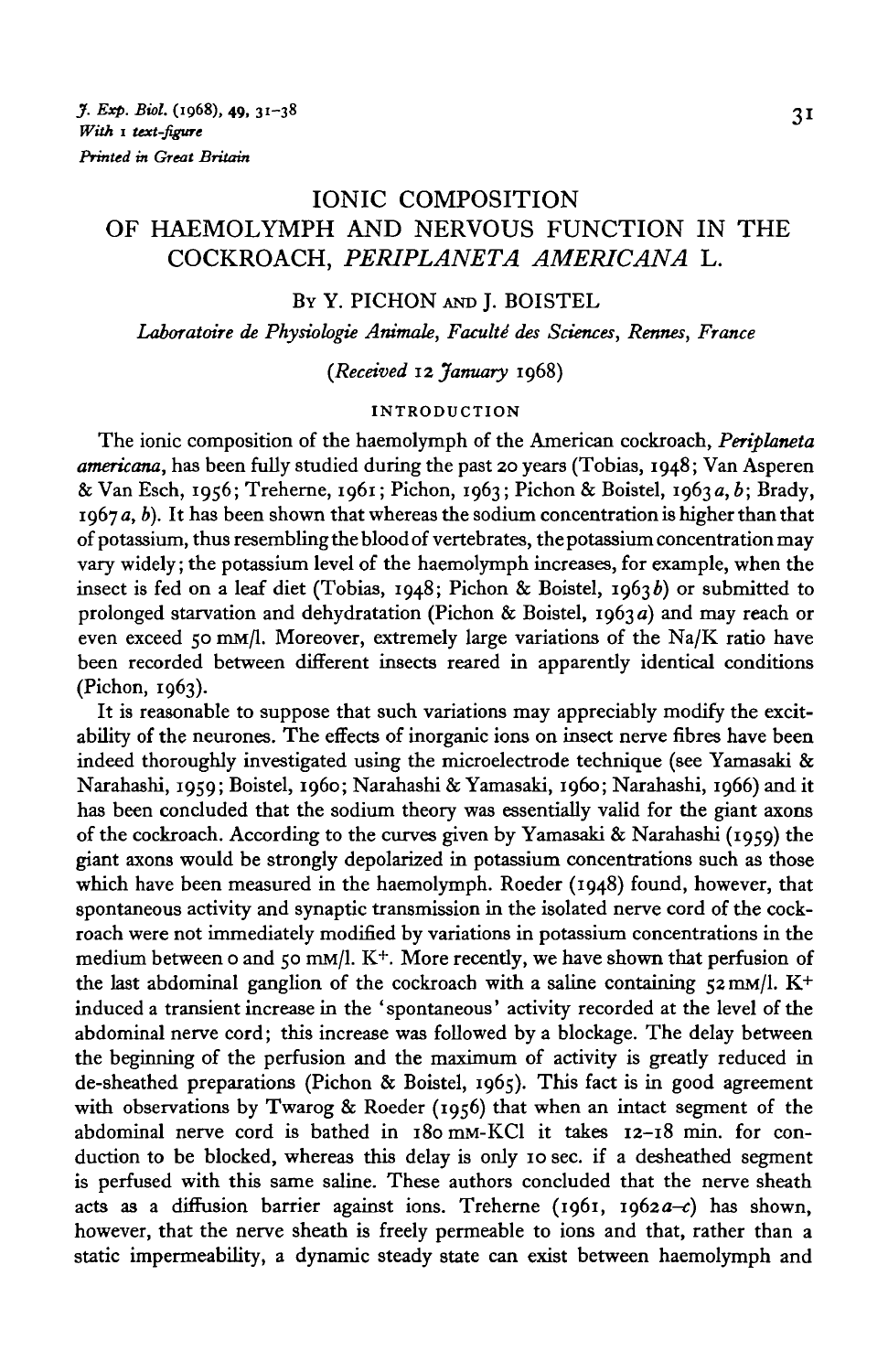## 32 Y. PlCHON AND J. BoiSTEL

the extracellular fluid. Removal of the nerve sheath would result in drastic changes in the composition of this extracellular fluid due to the disruption of a Donnan equilibrium with the haemolymph. These alterations would be responsible for the enhanced rates of depolarization observed in de-sheathed preparations. It has in fact been shown that elevation of the cation concentration to the extracellular levels resulted in a delayed conduction block in de-sheathed nerve cords of the cockroach irrigated with high potassium saline (Treherne, 1962c). In a similar way it has been shown that, whereas a saline containing  $12.3$  mm-K<sup>+</sup> appreciably depolarized the giant axons of the cockroach in a de-sheathed nerve cord, a saline containing  $17 \cdot 1$  mM-K<sup>+</sup> did not alter significantly the resting potential provided the cation concentrations were elevated to the extracellular level (358.2 mm-Na<sup>+</sup>, 17.3 mm-Ca<sup>2+</sup>; Pichon & Boistel, 1967).

A new approach to this problem has been possible with the use of fine-tipped and mechanically resistant microelectrodes which allowed reliable intracellular recordings of membrane potentials to be made in sheathed nerve cords (Pichon & Boistel, 1966). Experiments carried out on isolated nerve cords bathed in different salines have given the following results:

The resting potentials were lower and the action potentials higher in sheathed preparations than in de-sheathed ones.

A saline containing  $12.3 \text{ mM-K}^+$  (instead of  $3.1$ ) produced only slight depolarization of the giant axons in sheathed preparations, leaving the action potential unchanged, whereas in de-sheathed preparations the resting potentials were decreased by some 10 mV. and the action potentials reduced by more than a half, thus demonstrating once more the disturbances involved by the de-sheathing procedure.

From the above results, it is logical to think that in the intact nerve cord, bathed in insect's own haemolymph, the nerve fibres may have rather low resting potentials associated with high action potentials. It should be noted, however, that there may be a certain discrepancy between *in vivo* membrane potentials and those recorded *in vitro.* In the first place errors may arise from the nature of physiological salines used for electrophysiological investigations and which differ considerably from the haemolymph. Moreover, in Ringer solutions, all the cations are free, whereas part of them, for instance  $K^+$  or  $Ca^{2+}$  ions, may be bound to organic molecules in the haemolymph. In addition, it has been recently shown that an appreciable fraction of the haemolymph K+ might be related to the haemocytes and thus be inactive for excitable membranes (Brady, 1967*a*, *b*). Another source of error may arise from the more or less extended lesion of the sheath and of the tracheae which necessarily occurs when the nerve cord is dissected away.

We shall describe in this paper the results of our investigations on intact nerve cords bathed in insect's own haemolymph. They will concern the *in situ* values of the membrane potentials of the giant axons.

## **MATERIAL AND METHODS**

### *Recording apparatus*

The same technique as that previously described (Pichon & Boistel, 1967) has been used throughout the present experiments, except for the reference electrode which consisted here of a hooked Ag-AgCl electrode held by a micromanipulator.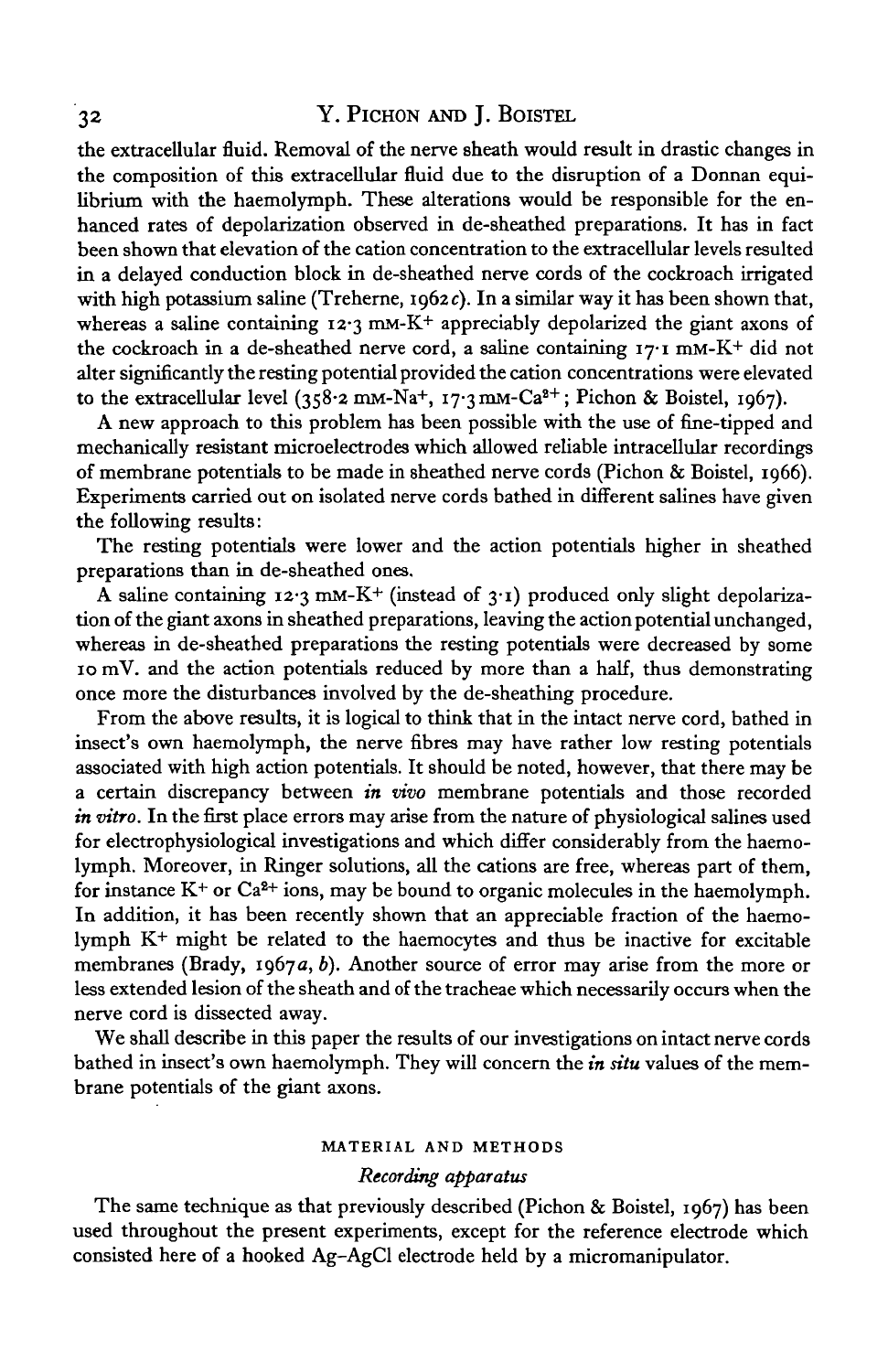## *Solutions*

Except for long-term experiments, in which normal or ' H' salines (Pichon & Boistel, 1967) were used, no solution was employed in this work, the nerve cord being bathed in the insect's blood.

## *Experimental procedure*

Two different procedures were used:

In the first the insect was pinned ventral side upwards on a piece of cork. The animal was immobilized with plasticine and a small window was cut in the cuticle and also in the underlying epidermis just above the nerve cord between the 3rd and the 5th abdominal ganglia. A pair of hooked Ag-AgCl electrodes held on a micromanipulator were gently pushed beneath the connectives and lifted up in order to stretch the nerve cord slightly. One of these electrodes was connected to ground and was used as an indifferent electrode. The microelectrode was introduced into a giant axon between these two electrodes, which were also used to record extracellularly the activity of the nerve fibres. The cerci were stimulated by a puff of air and the corresponding activity in the nerve cord was continuously recorded by means of a kymograph camera (Grass C4 Camera). The advantage of this procedure is that it limits the area of injury. Unfortunately, such a preparation cannot be used for long-term experiments because of the very fast desiccation of the nerve cord on the electrodes and the frequent contractions of the abdomen of the insect which soon break the microelectrode tip.

The second procedure involved more extensive dissection but allowed prolonged intracellular recordings to be carried out. The head, legs and wings were cut away and the insect was pinned, dorsal side uppermost, on a piece of cork. A large window was cut in the dorsal integument and the underlying digestive duct was gently pushed aside by means of the indifferent electrode until the nerve cord was made visible. The two stimulating electrodes where placed under the connectives between the 3rd and the 4th ganglia and the microelectrode was introduced between the 2nd and the 3rd ganglia into a giant axon.

Experiments were carried out at room temperature ranging from 20 to 26 $^{\circ}$  C. on adult male cockroaches reared in the laboratory on a mixed diet (lettuce, wheat flour, milk powder and tap water).

#### **RESULTS**

## *Membrane potentials of giant axons in nerve cords bathed in haemolymph*

The magnitude of the action potential, resting potential, 'sheath potential',  $\bullet$  overshoot and also the rates of rise and fall of the action potential of giant axons have been measured in intact nerve cords bathed in the insect's own haemolymph (Table 1). Typical tracings of the action potential and its derivative are given in Fig. 1. It is seen that very low resting potentials  $(43.0 \pm 4.8 \text{ mV})$  were associated with large action potentials ( $105 \cdot 1 \pm 6 \cdot 8$  mV.), thus giving a very high overshoot of  $62 \cdot 1 \pm 7 \cdot 0$  mV.

**<sup>•</sup> When a microelectrode was withdrawn slowly enough from a giant axon, two successive potential changes were recorded: a positive deflexion often followed by a rapid negative deflexion to the original zero level. It has been agreed to call 'sheath potential' this last deflexion which seemed to be most generally associated with the nerve sheath, and' resting potential' the potential difference between inside of a giant axon and zero potential. (Pichon & Boistel, 1967).**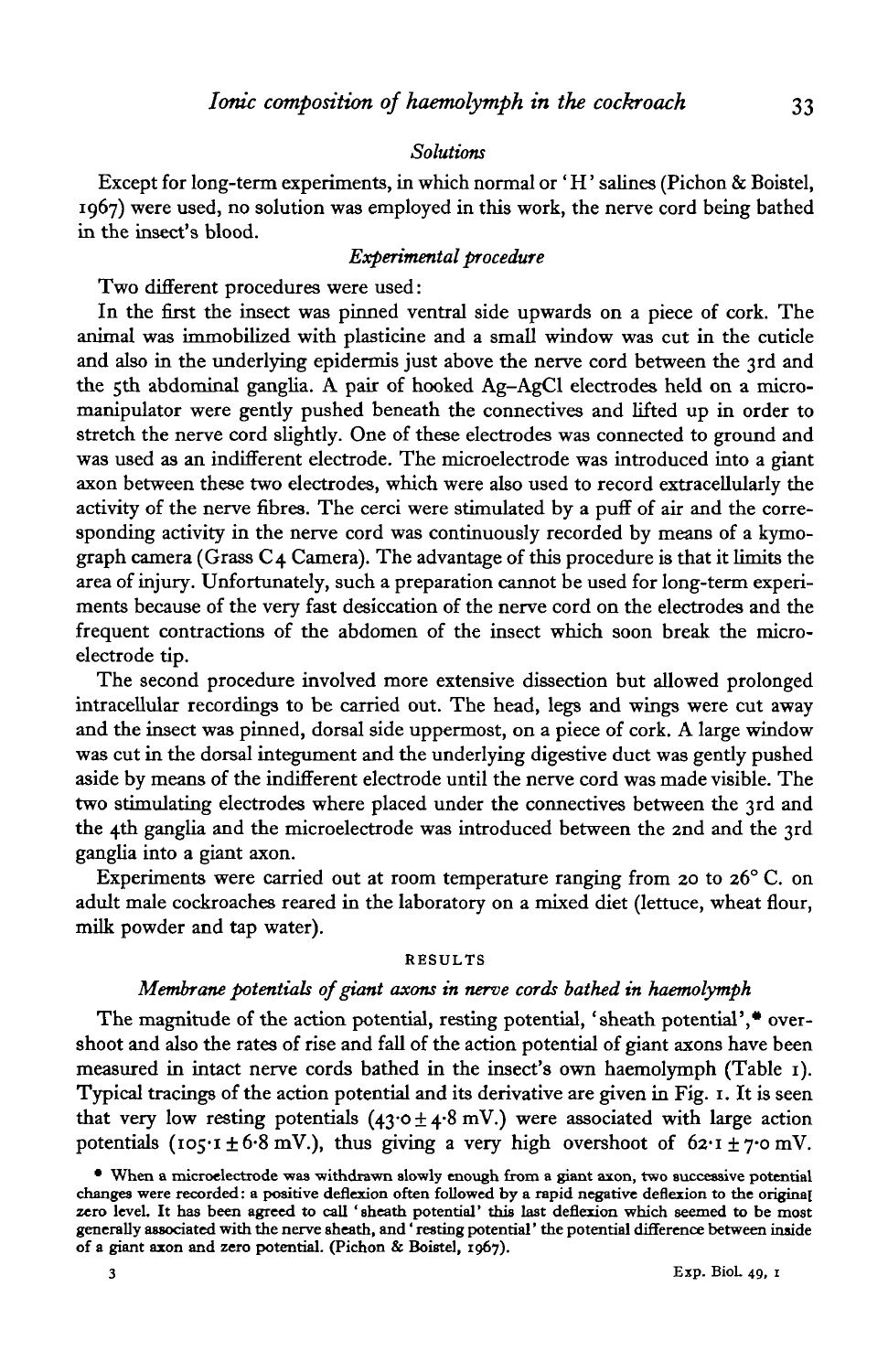## 34 Y. PICHON AND J. BOISTEL

The 'sheath potential' reached  $28.2 \pm 3.9$  mV. The mean maximum rates of rise and fall were respectively of  $1161 \pm 168$  V./sec. and  $386 \pm 65$  V./sec. (Table 1).

| $t^\circ$    | $n^{\circ}$    | Action<br>potential<br>(mV.) | Resting<br>potential<br>(mV.) | 'Sheath<br>potential'<br>(mV.) | Over-<br>shoot<br>(mV) | Maximum rate         |                      |
|--------------|----------------|------------------------------|-------------------------------|--------------------------------|------------------------|----------------------|----------------------|
|              |                |                              |                               |                                |                        | Of rise<br>(V./sec.) | Of fall<br>(V./sec.) |
| $23^\circ$   | I              | 112                          | 40                            |                                | 72                     |                      |                      |
|              | $\mathbf{z}$   | 112                          | 43                            |                                | 69                     | 1200                 | 420                  |
|              | 3              | 95                           | 35                            |                                | 60                     | 1000                 | 340                  |
| $26^\circ$   | $\overline{4}$ | 100                          | 44                            |                                | 56                     | 950                  | 410                  |
|              | 5              | 95                           | 43                            |                                | 52                     | 1050                 | 340                  |
|              | 6              | 102                          | 44                            |                                | 58                     | 1050                 | 340                  |
|              |                | 110                          | 50                            | 22                             | 60                     | 1420                 | 520                  |
|              | 8              | 105                          | 50                            | 32                             | 55                     | 1270                 | 410                  |
|              | 9              | 100                          | 38                            | 27                             | 62                     | 1130                 | 340                  |
|              | 10             | 110                          | 49                            | 30                             | 61                     | 1380                 | 450                  |
| $20.5^\circ$ | 11             | 115                          | 40                            | ---                            | 75                     |                      |                      |
|              | 12             | 105                          | 40                            | 30                             | 65                     |                      |                      |
| Mean         |                | 105.1                        | 43°                           | 28.2                           | 62.1                   | 1161                 | 386                  |





Fig. 1. *In situ* recording of an action potential (lower tracing) and its derivative (upper tracing). Interrupted line indicates zero potential. 26° C.

#### DISCUSSION

The preceding results have shown that membrane potentials of the giant axons of the cockroach measured *in situ,* in nerve cords bathed in the insect's own haemolymph, are very different from those reported for de-sheathed preparations studied *in vitro* in Ringer solution (Yamasaki & Narahashi, 1959; Boistel, i960; Narahashi & Yamasaki, 1960), for a mean resting potential of 43.0 mV. is associated with large action potentials (105-1 mV.) so as to give a proportionally large overshoot of  $62\cdot1$  mV. These results are in agreement with previously reported experiments on sheathed nerve cords studied *in vitro* (Pichon & Boistel, 1967). The interpretation of the previous results is, however, not altogether clear at the time: two different explanations might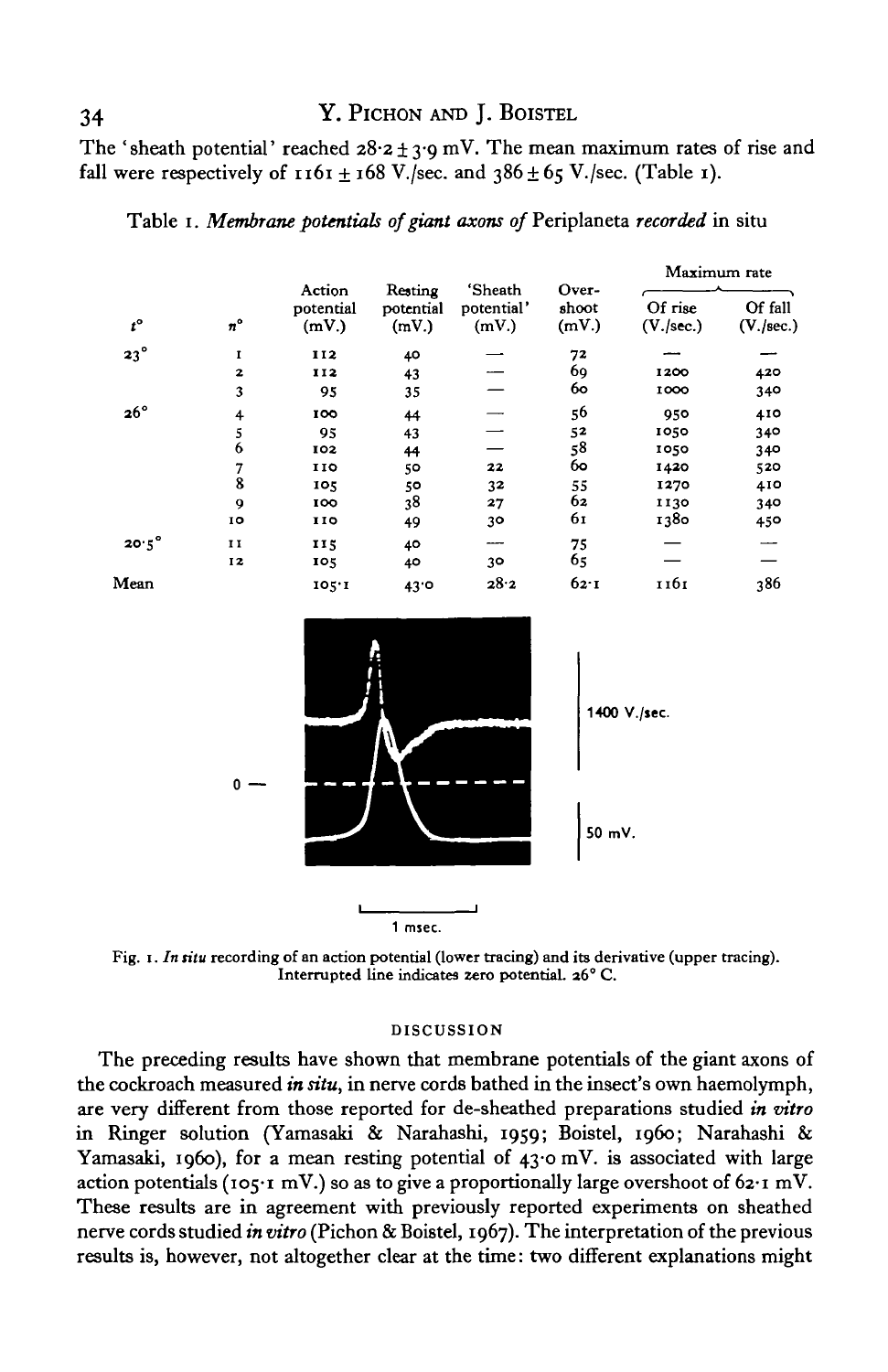The simplest explanation is that the true resting potential (RP) of the giant axons recorded in sheathed nerve cords would correspond to the algebraic difference between the measured resting potential (RPm) and the measured ' sheath potential' (SP). Thus for the present experiments:

$$
[RP] = [RPm] - [SP]
$$
  
= (43<sup>°</sup>0) - (-28<sup>°</sup>2) = 43<sup>°</sup>0 + 28<sup>°</sup>2 = 71<sup>°</sup>2 mV.

This value is somewhat higher than that in de-sheathed nerve cords bathed in Ringer solution (67.4 mV., Pichon & Boistel, 1967), but is still lower than the value of 77 mV. reported by Narahashi & Yamasaki (i960) for the same preparation. This corrected value of the resting potential would correspond to a mean overshoot of 33-9 mV. The latter value, which is appreciably higher than that reported for desheathed preparations bathed in Ringer solution ( $18.5$  mV., Pichon & Boistel, 1967; 22 mV., Narahashi & Yamasaki, i960), is consistent with an increased sodium concentration in the extracellular fluid suggested by Treherne ( $1962b$ ).

This explanation which seems at first quite satisfactory is unconfirmed for at least two reasons. First, it is difficult to concile this corrected value of the resting potential with a high extracellular  $K^+$  concentration demonstrated by Treherne (1962b). It has been shown, for example, that the resting potential of the cockroach giant axons depends upon external  $K^+$  concentrations (Yamasaki & Narahashi, 1959). According to the curve given by the latter authors a resting potential of  $71.2$  mV. would correspond to an external  $K^+$  concentration lower than 4 mm/l. Now the estimated extracellular concentration in the sheathed nerve cord of *Periplaneta* is as high as 17-1 mM (Treherne, 1962b).\* The second reason is that the 'sheath potential' may be an artifact determined by variations of the microelectrode tip potential in different ionic solution (Picton & Boistel, 1967). This latter explanation must not be definitively discarded for no further information concerning the nature of this ' sheath potential' is available, and new experiments, including the study of the isolated nerve sheath, are needed.f

The observed values of the resting and action potentials in sheathed nerve cords may also be interpreted in terms of elevated cations levels in the extracellular fluid. This explanation appeared to be satisfactory in the case of sheathed nerve cords studied *in vitro* (Pichon & Boistel, 1967) and may be at least partly applicable in the present experiments. If we assume, therefore, that the resting potential is mainly determined by the external  $K^+$  concentration, according to the curves given by Yamasaki & Narahashi (1959), then a resting potential of 43.0 mV. would correspond to about  $28 \text{ mm}$ -K+ in the extra-axonal fluid. Taking a K+ haemolymph/K+ extracellular ratio

• Experiments carried out using 'extracellular like' saline have shown that the resting potential of the giant axons of *Periplaneta* recorded in de-sheathed preparations may be as high as 64.6 mV. when the giant axons of *Periplaneta* recorded in de-sheathed preparations may be as high as 64.6 mV. when<br>the preparation is bathed in a saline containing 17.1 mM-K<sup>+</sup> provided that Na<sup>+</sup> and Ca<sup>3+</sup> concentrations were raised to the extracellular level (Pichon & Boistel, 1967). These experiments may, nevertheless, be unreliable because of the great difference which exists between the chemical composition of the extra-<br>cellular fluid indiffusible extracellular anions (cf. Treherne, 1967).

 $\dagger$  Moreover, a possibility remains that, an important fraction of the whole blood potassium being sequestered within the haemocytes (Brady, 1967b), the actual potassium concentration in the extracellular fluid might be notably lower than the estimated one from experiments on isolated nerve cords bathing in a saline containing as much as  $12.5$  mM/l. of potassium.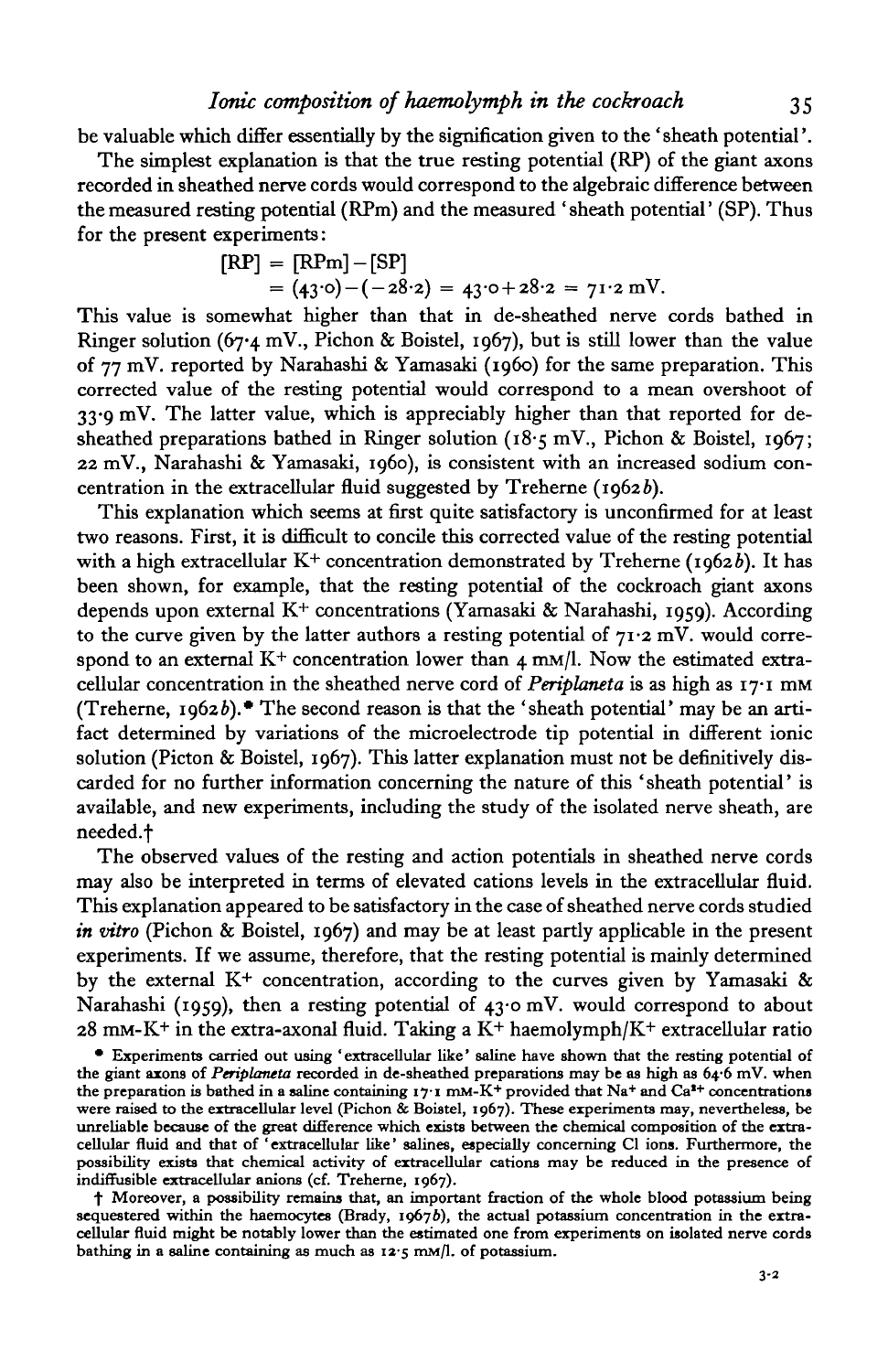of 0.71 (Treherne, 1962b), the corresponding  $K^+$  concentration in the haemolymph would be of about 20 mM. This value is only slightly lower than the measured one  $(24.0 \pm 1.8 \text{ mV}$ , Pichon, 1963). The fact that the membrane may retain its excitability in spite of an appreciable depolarization may be related to the high extracellular  $\text{Ca}^{\textbf{2+}}$ level. Narahashi (1966) has therefore demonstrated that the increase of the  $K^+$  concentration from the normal one  $(3.1 \text{ mm})$  to 40 mM depolarized the membrane of the giant axon of the cockroach and blocked the action potential in presence of normal  $1.8$  mm Ca<sup>2+</sup> whereas, when the Ca<sup>2+</sup> concentration was raised to 54 mm, the same high  $K<sup>+</sup>$  concentration resulted in a depolarization while the maximum rate of rise of the action potential decreased only to a small extent. It seems, moreover, possible that Mg2+ ions, which are contained in the haemolymph in relatively large amounts, may be concentrated in the extracellular spaces of the nerve cord of *Periplaneta* as for *Carausius* (Treherne,  $1965a$ , b) and that the stabilizing action of these ions (also demonstrated by Narahashi, 1966) may add to that of Ca<sup>2+</sup> ions. If the action potential of the giant axons of *Periplaneta* behaves as a sodium electrode, the overshoot may approach the value of the equilibrium potential for sodium which is given by the following equation:

$$
E_{\text{Na}} = \frac{RT}{F} \log_e \frac{\text{Na}_e}{\text{Na}_i},\tag{1}
$$

where  $E_{\rm{Na}}$  is the sodium equilibrium potential,  $R$  is the gas constant,  $T$  the absolute temperature,  $F$  the Faraday, Na<sub>z</sub> and Na<sub>i</sub> the sodium activities respectively in the extracellular fluid and inside the nerve cells. Using the values of  $283.6$  and  $67.2$  mm for Na<sub>e</sub> and Na<sub>t</sub> (Treherne, 1965a),  $E_{\text{Na}}$  would be equivalent to 37.2 mV. This value is clearly lower than the recorded overshoot, the discrepancy between the observed value (62 $\cdot$ 1 mV.) and the calculated one amounting to 24 $\cdot$ 9 mV. Since divalent cations such as  $Ca<sup>2+</sup>$  contribute little to the inward membrane current during the rising phase of the action potential as suggested by Narahashi (1966), a higher value of  $E_{N_B}$  must account for this difference. It seems likely that the sodium concentration in cellular components of the abdominal nerve cord may be lower *in situ* than *in vitro.* It is known, for example, that resting *Sepia* axons kept at about io° C. gained sodium at a rate of 8-8 mM/kg. axon/hr. (Keynes & Lewis, 1951). The value of Na+concentration in the axoplasm of the giant axons of *Periplaneta* may be calculated using equation (1), thus keeping the same value for Na, and taking  $E_{N_{\rm A}} = 62 \cdot I$  mV. (i.e. the overshoot value), Na<sub>i</sub> would be 25.6 mm/l. of axoplasm water. This low value agrees quite well with the extrapolated Na<sup>+</sup> concentration of about  $25 \text{ mm/l}$ . of axoplasm in freshly dissected axons of *Sepia* (Keynes & Lewis, 1951). A possible higher Na+ concentration in the extracellular spaces of *in situ* nerve cords of *Periplaneta* (resulting also in a higher  $E_{\text{Na}}$ ) is also to be expected. When the nerve cord is dissected away—indeed, whenever the two ends of the preparation are ligatured and the nerve sheath kept intact—an exchange between the outside saline and the extracellular fluid may be possible by the cut ends of the segmental nerves. This exchange could result in an increase of the volume of the extracellular fluid and in a decrease in the extracellular cation concentration.\* This increase in the volume of the extracellular fluid in excised

<sup>•</sup> We have therefore suggested that such diffusion process occurring at the level of the sectioned cercal nerves might be responsible, for example, for the observed shortening of the delay separating the application of a high  $K^+$  saline to the sixth abdominal ganglion of the cockroach from the maximum of activity of the giant axons (Pichon & Boistel, 1965).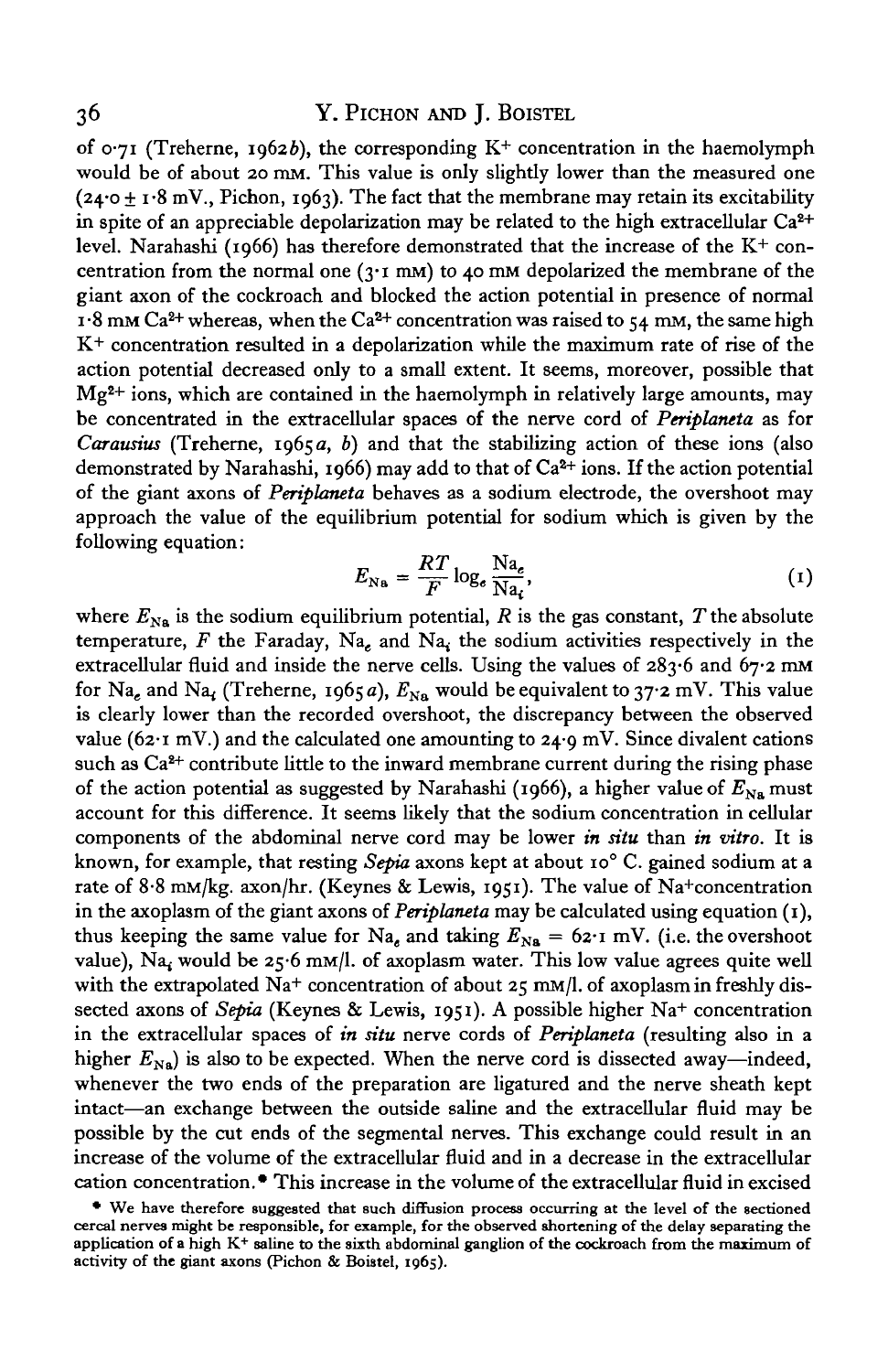nerve cords of *Periplaneta* would be consistent with the observations by Treherne (19656) that the figure for the inulin space was higher for *Carausius* nerve cords soaked *in vitro* in the radioactive solution than for nerve cords perfused *in vivo* with this same solution.

The sodium equilibrium potential may thus be elevated *in situ* by two means: first, because of a low intracellular Na<sup>+</sup> concentration (resulting from a better functioning of the sodium pump) and, secondly, because of a higher extracellular Na<sup>+</sup> concentration related to the integrity of the nerve sheath. In these conditions, the occurrence of large overshoots in our experiments is quite explicable without postulating any possible error in the resting membrane potential measurement induced by the existence of the 'sheath potential'. Moreover, the large value of this 'sheath potential' in the present experiments ( $28.2$  mV.) may be easily related to an enhanced difference between the ionic compositions of the extracellular fluid and the haemolymph in nerve cords kept *in situ.*

The value of 1161 and 386 V./sec. for the maximum rates of rise and fall of the action potential are very near the values of 1100 and 380 V./sec. reported by Yamasaki & Narahashi (1959) for de-sheathed nerve cords of *Periplaneta* bathed in Ringer solution. It therefore seems likely that the net ionic inward current during the rising phase of the action potential and the net ionic outward current during the falling phase of the action potential are equivalent, whether the mean resting potential was  $43.0$  mV. in intact preparations or  $70.3$  mV. in de-sheathed ones.

It is thus demonstrated that the nervous system of the cockroach may function quite satisfactorily despite a relatively high  $K<sup>+</sup>$  concentration in the haemolymph. This phenomenon seems at the time to be related to the specialized ionic composition of the extracellular fluid rather than to special properties of the giant axons.

#### SUMMARY

1. Resting and action potentials have been recorded in giant axons of the cockroach when the intact nerve cord was bathed in the insect's own haemolymph.

2. Low resting potentials (43.0  $\pm$  4.8 mV.) and large action potentials (105.1  $\pm$ 6-8 mV.) were obtained in these preparations as compared with those recorded in de-sheathed nerve cords.

3. Recordings of the maximum rates of rise and fall have shown that the shape of the action potential was essentially similar in de-sheathed preparations and in intact nerve cords.

4. These results have been discussed in terms of the unequal distribution of ions between the haemolymph, the extracellular fluid and the axoplasm of the giant axons.

5. The low measured resting potential agrees with a  $K<sup>+</sup>$  concentration in the haemolymph of about 20 mM./l., a value which is only slightly lower than the measured one (Pichon, 1963).

6. The occurrence of large action potentials in these apparently depolarized axons may be related to the stabilizing action of divalent cations such as  $Ca<sup>2+</sup>$  which are contained in the extracellular fluid in relatively large amounts.

7. The very large recorded overshoots  $(62 \cdot 1 \pm 7 \cdot 0 \text{ mV})$  may be linked with a low sodium concentration in the axoplasm and a high sodium concentration in the extra-